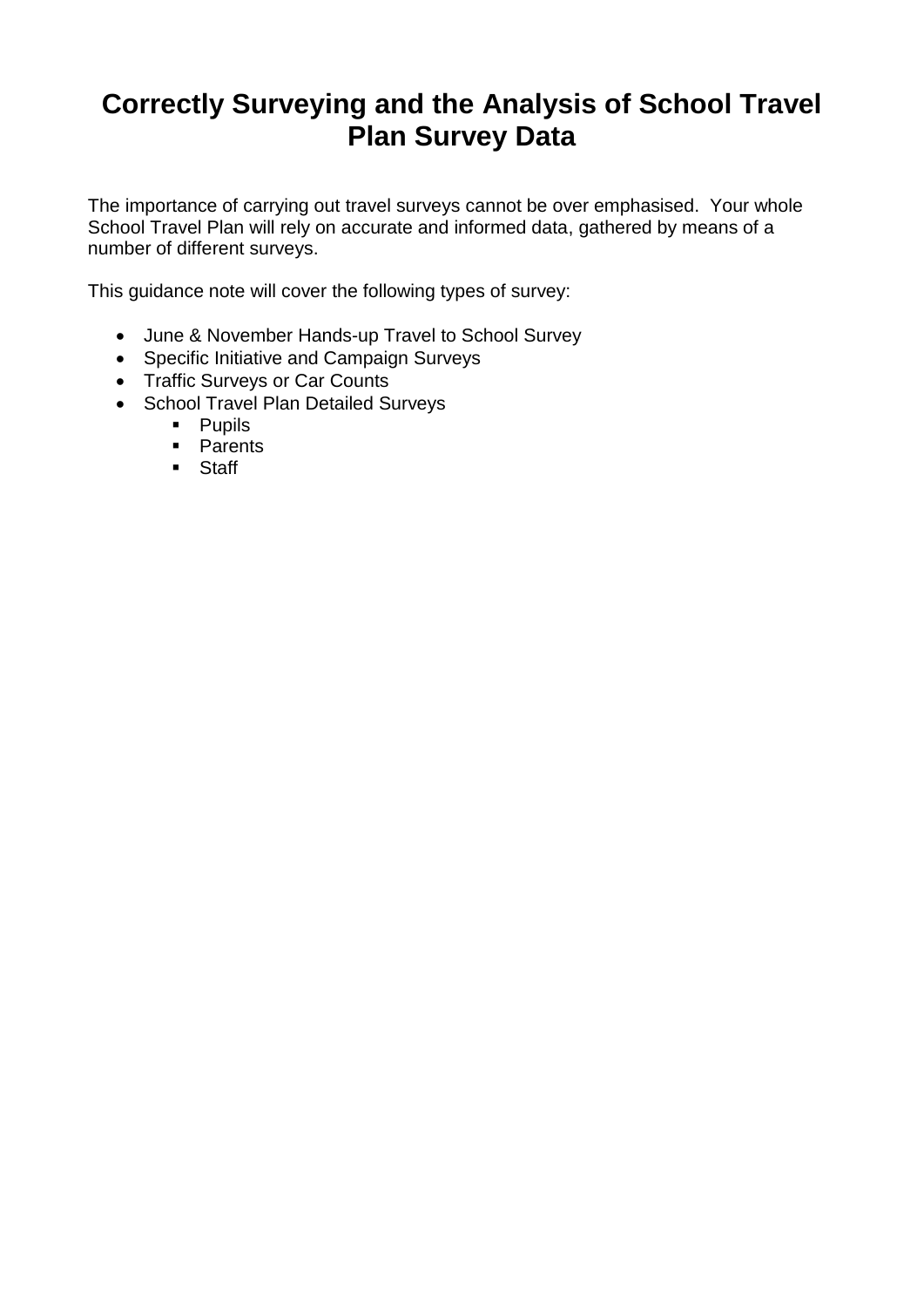| <b>Survey</b>                    | <b>Carried out</b>            | <b>Content</b>                                    | <b>How Often?</b>                      |
|----------------------------------|-------------------------------|---------------------------------------------------|----------------------------------------|
| Class Hands-Up Travel to         | By all pupils in all schools. | Covers mode of travel to school.                  | Every June & November. This            |
| <b>School Survey</b>             | Data collected at a class     |                                                   | should be specified in the             |
|                                  | level only.                   |                                                   | Monitoring and Evaluation table        |
|                                  |                               |                                                   | of your School Travel Plan.            |
| Campaign Hands-up Surveys        | By all pupils in a school     | Covers mode of travel to school. Undertaken       | Unique to a school, depending on       |
|                                  | specifically implementing     | before, during and after a campaign or initiative | Schools Action Plan and targets        |
|                                  | an initiative or taking part  | to determine success. Similar surveys are also    |                                        |
|                                  | in a campaign.                | issued for Walk to School campaigns.              |                                        |
| Traffic surveys or counts        | Carried out to monitor the    | Carried out in line with School Travel Plan       | This should be specified in the        |
|                                  | effectiveness of a School     | Action Plan, to count number of vehicles          | Monitoring and Evaluation table        |
|                                  | Travel Plan initiative.       | outside school at a certain time of day, between  | of your School Travel Plan.            |
|                                  |                               | specific locations, or measurable points.         |                                        |
| Pupil School Travel Plan         | By all pupils in a school     | Covers mode of travel to and from school, who     | Every 3 years for your School          |
| <b>Detailed Survey</b>           | wishing to review their       | journey is made with, distance covered,           | Travel Plan Review. This should        |
|                                  | School Travel Plan in         | preferred mode and an opportunity to identify     | be specified in the Monitoring and     |
|                                  | order to set new SMART        | any concerns. Forms basis for Working Group       | Evaluation table of your School        |
|                                  | targets.                      | development of School Travel Plan Review.         | Travel Plan.                           |
| <b>Parent School Travel Plan</b> | By all parents in a school    | Covers mode of travel to and from school, who     | Every 3 years for your School          |
| <b>Detailed Survey</b>           | as part of a School Travel    | journey is made with, reasons for car use and     | <b>Travel Plan Review. This should</b> |
|                                  | <b>Plan Review</b>            | an opportunity to identify any concerns. Forms    | be specified in the Monitoring and     |
|                                  |                               | basis for Working Group development of School     | Evaluation table of your School        |
|                                  |                               | <b>Travel Plan Review</b>                         | Travel Plan.                           |
| <b>Staff School Travel Plan</b>  | By all staff in a school as   | Covers usual mode of travel, distance travelled,  | Every 3 years for your School          |
| <b>Detailed Survey</b>           | part of a School Travel       | time taken to travel and barriers preventing      | Travel Plan Review. This should        |
|                                  | <b>Plan Review</b>            | more sustainable travel choice.                   | be specified in the Monitoring and     |
|                                  |                               |                                                   | Evaluation table of your School        |
|                                  |                               |                                                   | Travel Plan.                           |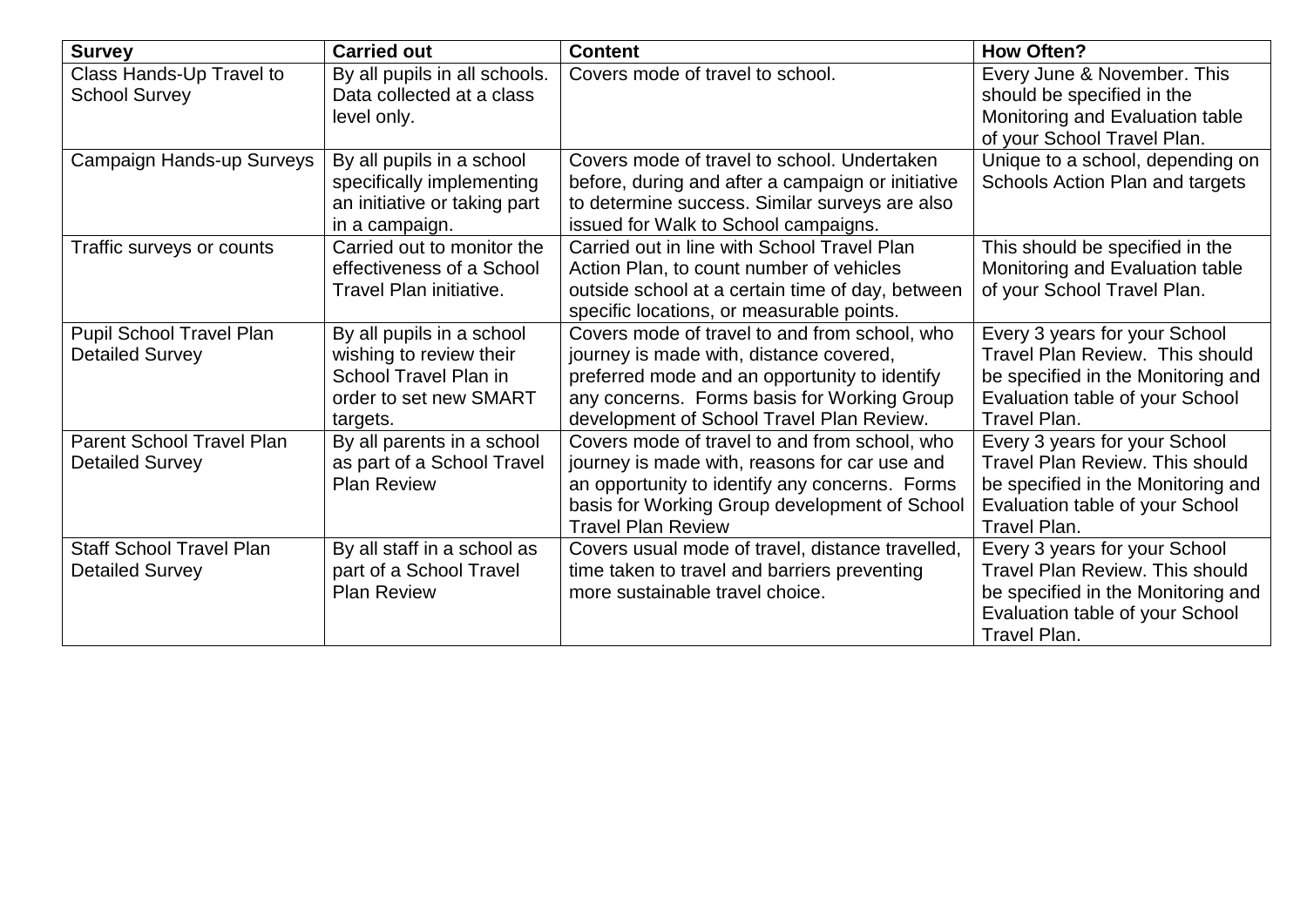### **Class Hands-up Survey – June & November**

Every June & November the Travel Plan Team issue a travel to school hands-up survey via the Schools Extranet for schools to complete and fax back (or email) to the Travel Plan Team as instructed on the document, shown in Appendix A.

Whilst it is not a mandatory requirement to complete this survey, the data will be useful for your School Travel Plan Working Group to assess progress towards your School Travel Plan targets. As well as faxing a copy back to the Travel Plan Team, remember to keep a copy for your Working Group as results will inform future SMART targets.

Sometimes there is confusion over finding out the car and car share totals. This is actually worked out by the Car A, Car B and Car C options on the hands-up survey form. The steps outlined in the class form allow you to find out the number of car sharers in the class. Car sharing occurs when **children from different households travel together in the same vehicle**. Once you have the total for those who travel by car, you can determine the car share figure by asking those pupils who have travelled with other children from the same house to put their hands down. This makes it simple for younger children who may not understand what car sharing is.

As instructed on the sheet, collate the class hands-up data on the school master sheet.

### **Initiative and Campaign Hands-up Surveys**

In order to establish whether or not your campaign or initiative has been successful, you may wish to consider surveying before, during and after the event. For example, if you choose to trial a Park and Stride initiative for a week to see if it will work for your school, you could undertake a hands-up survey before, during, and after the trial. If it is an ongoing initiative, for example, a Walking Zone, that doesn't have a specific end point, survey a few months after the launch to see if uptake remains stable. If fewer pupils are participating you can then look to reinvigorate it.

The results of the survey should be fed back to your Working Group for discussion on whether the campaign, or initiative has been successful. The group can then discuss how to develop it further and what could be learnt from the trial.

A sample initiative or campaign hands-up survey is provided in Appendix B. The sample is based on a survey for a walking initiative, but it could be easily adapted to a cycling, car share, or bus initiative, along with any campaigns.

If you choose to take part in National or International Walk to School campaigns you will also be issued with a hands-up survey in your resource pack. In the same way as the June data collection exercise, data should be collected at a class level, and transferred onto the main school master chart at the end of the campaign. A copy of the sheet should be forwarded to the Travel Plan Team, as instructed, and another copy should be forwarded to your Working Group for analysis.

Questions for the Working Group to ask in analysis of any initiative or campaign data (the example below relates to walking, but the same questions could be asked for any sustainable mode of travel):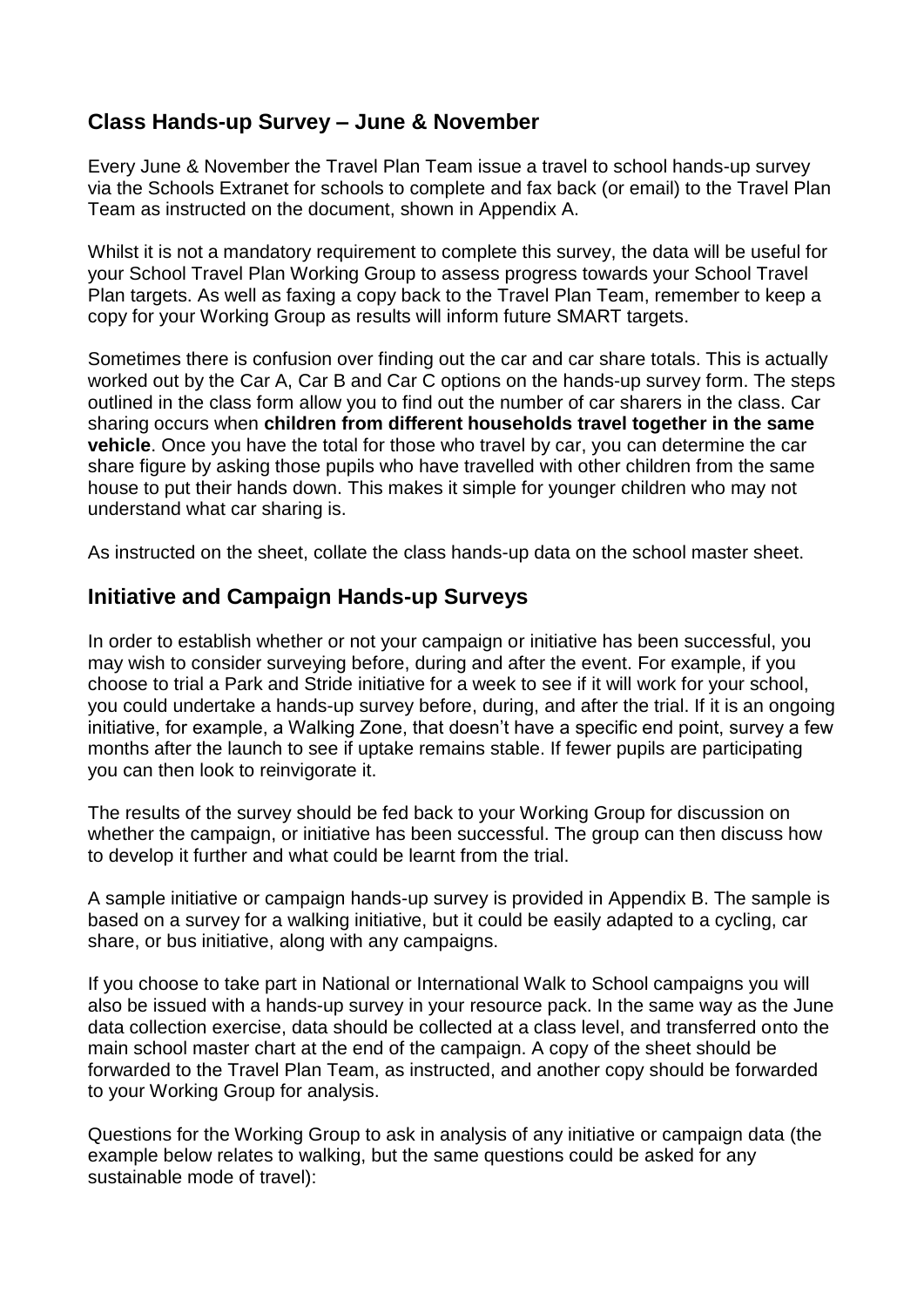- Has the level of walking increased from previous surveys undertaken? If so, does that mean that the campaign was a success and why? If the levels of walking have decreased, why was this?
- After the campaign or initiative did walking levels drop back to their original level? If so, what do you need to do in order to keep the walking levels high?
- Were the walking levels during the campaign similar to the week before and your previous data sets? If not, did we choose the right initiative, should we try something else or were there extraneous factors that may have influenced results?

### **Traffic Surveys or Traffic Counts**

You may have a target in your Travel Plan to reduce the number of cars by a certain number. Consequently, in order to see if you are achieving this target you will need to undertake regular traffic counts to monitor your progress. The way your target is worded should indicate when and where the traffic count should be undertaken. For example, if your target states that you plan to reduce the number of vehicles outside school between 8:45 – 9:00 between No 7 Warwick Avenue and No 56 Coventry Close, you will need to complete your traffic counts in the morning between the specified times and between the specified points. You will need to be precise so that data from different days can be compared meaningfully.

Count the number of parked cars between the two points. Keep a tally using a pen and paper.

When completing your count, remember to stay on the pavement. If pupils are undertaking the count, you should consider issuing hi-viz jackets to those taking part.

Keep a master table showing the dates of all the counts that are undertaken, and the figure recorded. Over the term, or specified period of time, you will be able to see how traffic levels rise and fall. If there is a dramatic decrease one week, try to work out why this occurred, was it due to Walk to School Week, or another sustainable travel initiative which you were completing at the same time?

### **School Travel Plan Detailed Survey**

#### **Pupils**

All pupils should be surveyed regarding their usual means of getting to and from school and how they would like to travel to and from school. This data is crucial for developing the targets that will be in your Travel Plan Review document. The targets you set are only as good as the data you collect. Sample survey is provided in Appendix C, separate surveys are provided for Foundation Stage, KS1 and KS2. However, please note that this can be adapted and changed to the needs of your school.

The pupil questionnaire allows you to gather data on how each pupil travels to and from school and, how they *would like* to travel. The information can be gathered either in paper form or, ideally and more sustainably, using the intelligent white board electronic data collection systems that are available in most schools. It is important that this data is gathered in school to ensure, as far as possible, a 100% return rate.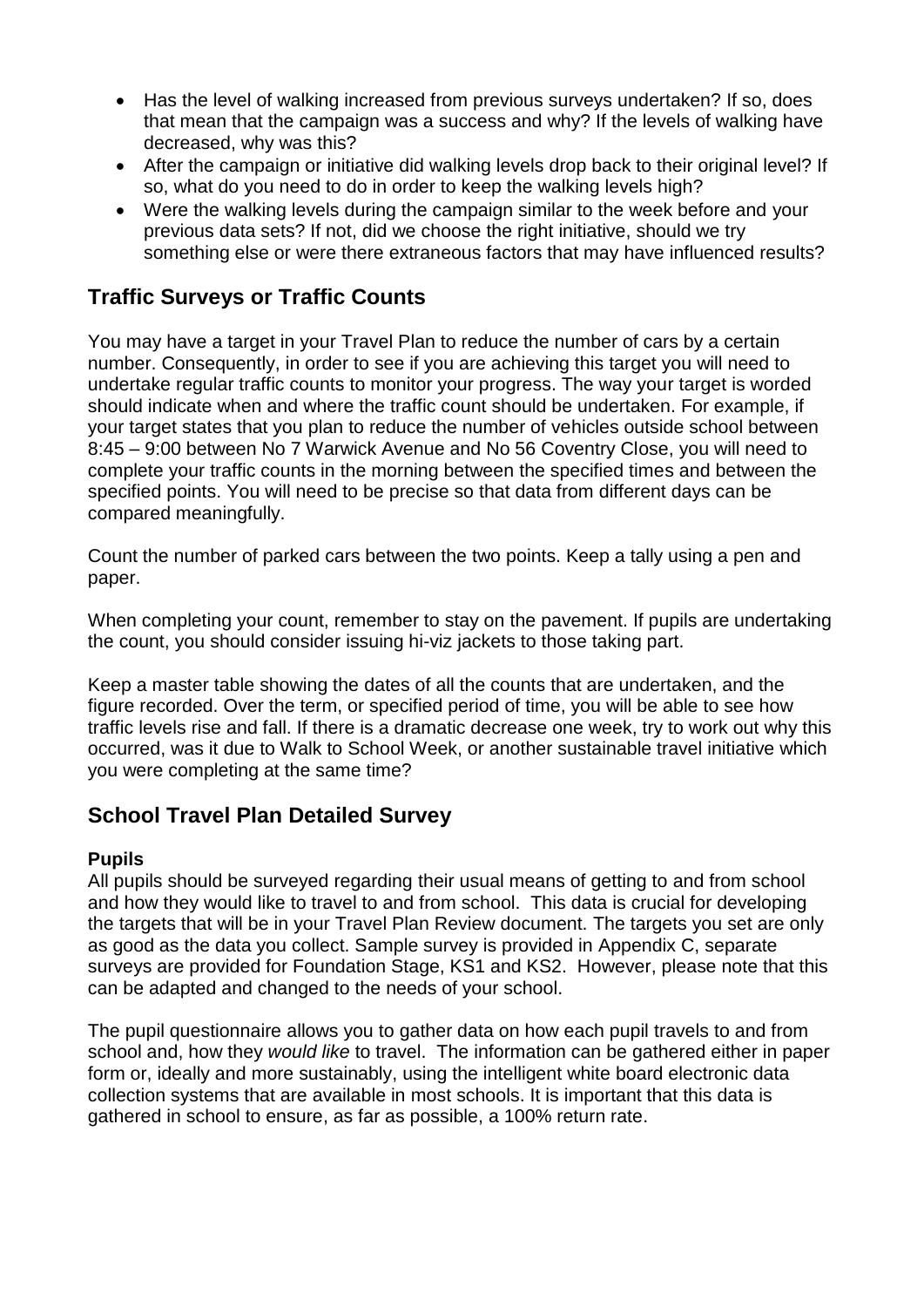#### **Parents**

The only realistic way of gathering information from parents is likely to be via paper questionnaires. It is acknowledged that the rate of return from parents is usually lower than that from pupils, particularly in secondary schools, but incentives like a free prize draw for all entries returned can help. A sample survey is provided in Appendix D, however, please note that this can be adapted and changed to the needs of your school.

You may wish to use the parent questionnaire as an opportunity to raise awareness of the School Travel Planning process with parents and, in particular, to recruit some members of the Working Group . Appendix D contains a letter on the reverse allowing you to recruit parent volunteers onto the Working Group.

#### **Staff**

Members of staff can significantly increase the traffic associated with a school, particularly in larger secondary schools. It is therefore important to develop Travel Plan initiatives for them too. As with pupils, before effectively developing targets and initiatives, staff should be surveyed.

To ensure a high rate of return you may wish to issue the survey electronically via e-mail or school intranet; collating the results into a central database. Alternatively ask staff to complete the survey at the beginning of a staff meeting, then returning them to the Chair before the meeting officially starts. You could offer a free prize draw for all completed entries received back by the specified time. A sample survey is provided in Appendix C, however, please note that this can be adapted and changed to the needs of your school. To encourage staff to complete the survey, it is recommended that you keep the survey short and to the point.

#### **For every survey:**

Whether it's a pupil, parent or staff survey, remember to record the following information to include in your School Travel Plan Review:

- Date the survey was distributed
- Number of pupils in the school
- Number of pupils surveyed
- Number of staff in the school
- Number of staff surveyed

### **Analysing the data**

It's a good idea to get pupils to analyse the data for you, this increases their involvement in the School Travel Plan Review process and helps them to take ownership of it. You could specifically involve the School Council, or Sam's School Travel Awareness Raisers (STARs). Any pupils' analysis should be supervised by an adult to ensure it is done correctly. Wrong analysis could lead to targets being set which are not possible to achieve!

Pupil questionnaires that have been completed using electronic means can, of course, be analysed automatically. For data collected manually, a tally chart will need to be developed to collate all the responses for each question, see the example in Appendix D. When the tally chart has been formulated and the values transferred onto the master chart, percentages can be worked out. It is important to work out the percentages from the number of **surveys completed and returned**, rather than the total number of surveys originally distributed.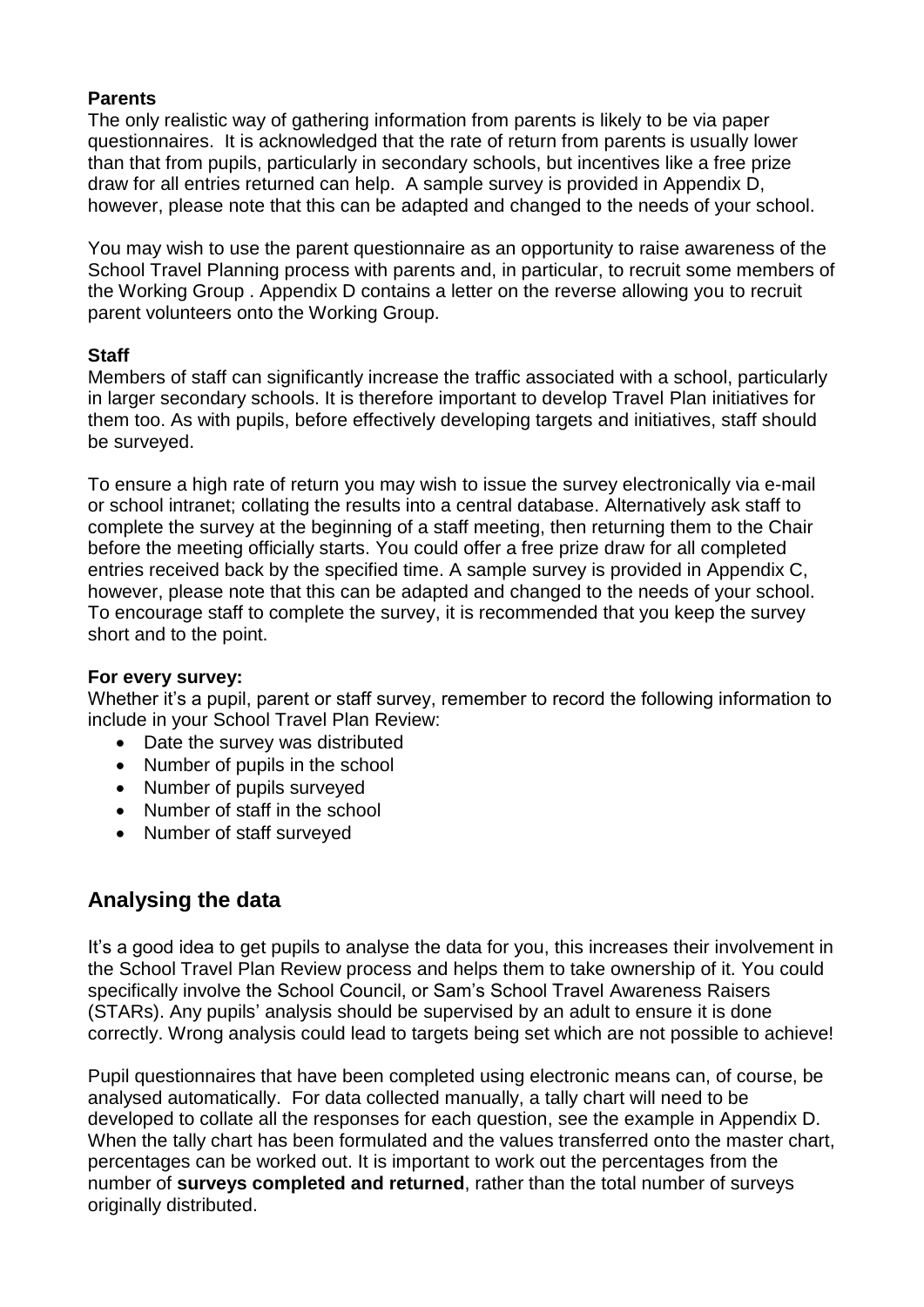To work out a percentage, add up the total number of responses to a particular question option and divide by the total number of survey responses returned and not the total number of pupils at the school. For example, if 56 children responded that they walked to school and 130 surveys were returned:

$$
\frac{56}{130} = 0.43 \qquad 0.43 \times 100 = 43\%
$$

Remember that the percentages for each question should all add up to 100%.

The data should be presented in the School Travel Plan Review as **numerical values and also as percentages** of the overall return; this will help with year on year comparisons. Data can also be provided graphically, if you so wish, to make the information more easily understood.

From the data received back from KS2 pupils, you should also be able to work out the number of children which travel to school by car, which currently live less than half a mile away from school. If you don't have the data electronically, ask pupils to go through the survey forms separating out those forms which fall into this category. This could form the foundation of one of your targets because it is not unrealistic to expect these children to walk to school.

If there is qualitative data included in the survey i.e. information that has been written on the survey form, transcribe the comments into an electric format. You may wish to make a note of all comments, and then summarise the main points in a short paragraph to be included in your School Travel Plan Review.

If you need assistance with more detailed survey analysis, for example, you require a map showing the postcodes of all staff in the school that are prepared to car share, please contact the School Travel Plan Team and we may be able to assist you further.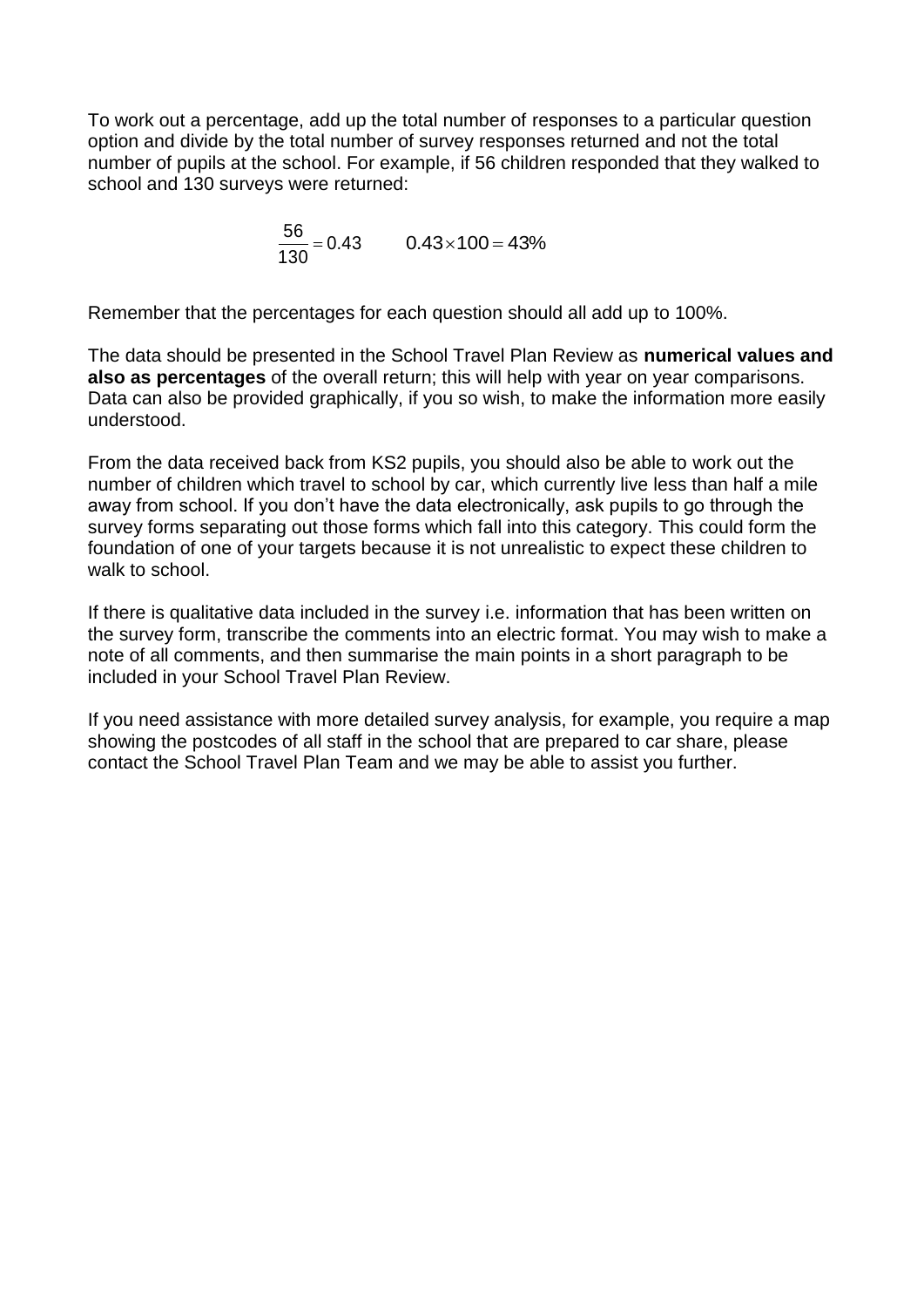## **Appendix A – Class Hands-up Travel Survey**

## **Class 'Hands Up' Travel Survey**



| School     |  |
|------------|--|
| Teacher    |  |
| Class/Year |  |
| Date       |  |

#### Guidance for Teachers

- **Step 1** Please explain that this is a survey about how pupils usually travel to school and read out the list of travel options below.
- **Step 2** Ask pupils to raise their hand when you call out the main way that they usually travel to school. Pupils should only raise their hands once. (If a pupil's journey uses more than one option of travel, try and record the option used for the greatest distance travelled.) **Step 3** For each of the options of travel, enter the number of pupils.
- **Step 4** To provide information on the numbers of pupils that car share, please complete pupil numbers for boxes **A**, **B** and **C**, using only those pupils who travel to school by car.

| <b>Mode of Travel</b>                                      |                                                                                                                                     | <b>Number of Pupils</b> |           |  |  |  |
|------------------------------------------------------------|-------------------------------------------------------------------------------------------------------------------------------------|-------------------------|-----------|--|--|--|
| Walk                                                       |                                                                                                                                     |                         |           |  |  |  |
| <b>Bicycle</b>                                             |                                                                                                                                     |                         |           |  |  |  |
| Bus (PS - Public Service, SB - School Bus, NK - Not known) | PS                                                                                                                                  | <b>SB</b>               | <b>NK</b> |  |  |  |
| Car                                                        | Step 1 Enter the total number of<br>pupils travelling to school by car                                                              | A                       |           |  |  |  |
| (Please complete<br>boxes $A, B & C$                       | Step 2 "Keep your hand raised if you<br>travelled in the car with other children<br>going to school."                               | B                       |           |  |  |  |
|                                                            | Step 3 "Put your hand down if the<br>other children in the car live in the same<br>house as you." (this is your car share<br>total) | $\mathcal C$            |           |  |  |  |
| Rail                                                       |                                                                                                                                     |                         |           |  |  |  |
| Taxi                                                       |                                                                                                                                     |                         |           |  |  |  |

**Note to Teachers:** Please ensure data is transferred onto the School 'Hands Up' Travel Survey Master Sheet.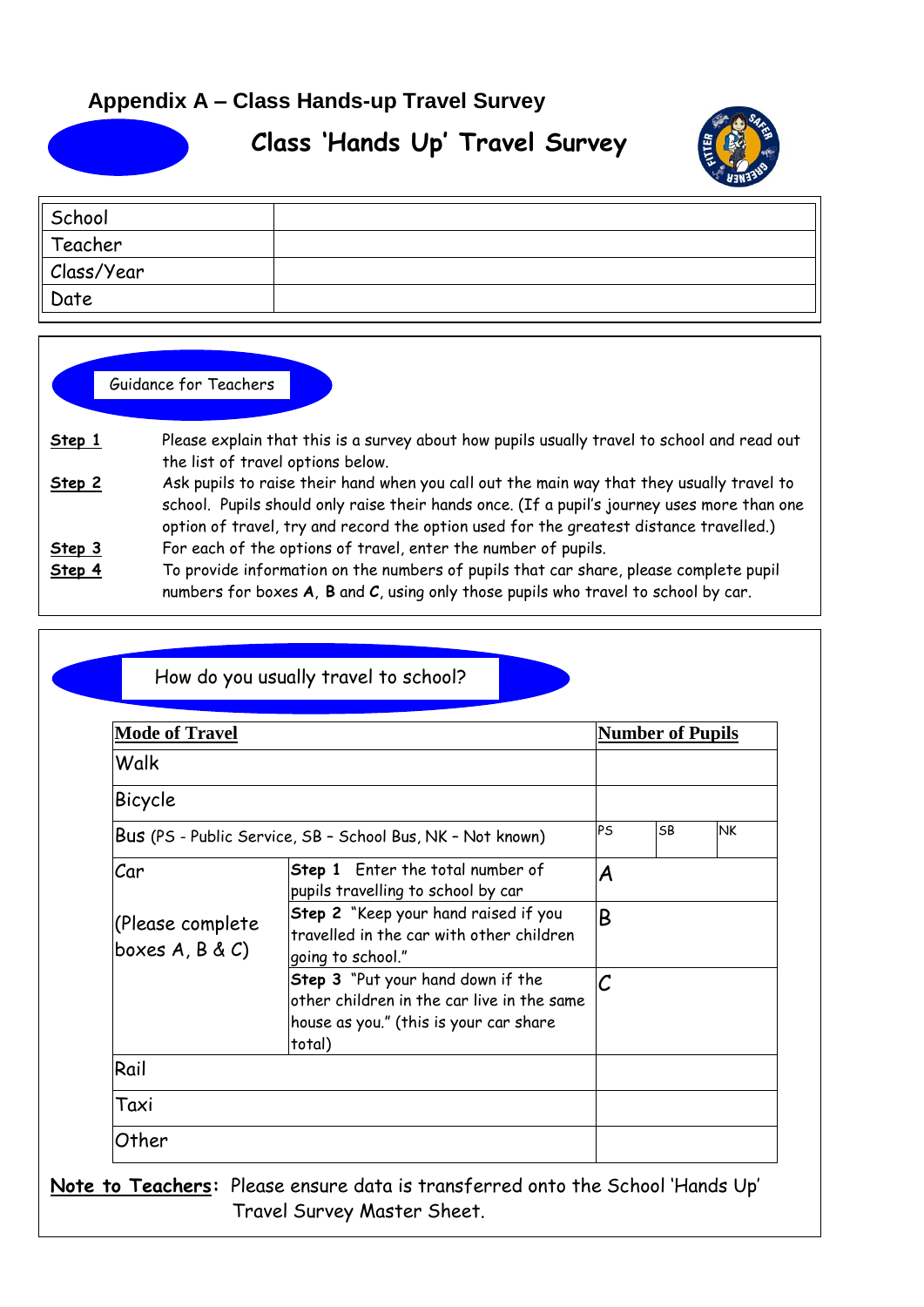



## **Please return completed forms by Wednesday XX June 20XX**

| School                     |      |                              |  |
|----------------------------|------|------------------------------|--|
| School Code                | 840/ |                              |  |
| Date                       |      |                              |  |
| No. Pupils on School Roll: |      | Total No of pupils surveyed: |  |

#### Guidance for Teachers

**Step 1** Please ensure that a class 'hands-up' travel survey form has been completed for every class in school.

**Step 2** Transfer the data from the class 'hands up' survey forms onto the table below.

|           | How do you usually travel to school? |                |    |                  |           |                |                     |      |      |       |  |  |  |  |
|-----------|--------------------------------------|----------------|----|------------------|-----------|----------------|---------------------|------|------|-------|--|--|--|--|
| Mode      | <b>Walk</b>                          | <b>Bicycle</b> | PB | <b>Bus</b><br>SB | <b>NK</b> | Car A<br>(car) | CarC<br>(car share) | Rail | Taxi | Other |  |  |  |  |
| Nursery   |                                      |                |    |                  |           |                |                     |      |      |       |  |  |  |  |
| Reception |                                      |                |    |                  |           |                |                     |      |      |       |  |  |  |  |
| Year 1    |                                      |                |    |                  |           |                |                     |      |      |       |  |  |  |  |
| Year 2    |                                      |                |    |                  |           |                |                     |      |      |       |  |  |  |  |
| Year 3    |                                      |                |    |                  |           |                |                     |      |      |       |  |  |  |  |
| Year 4    |                                      |                |    |                  |           |                |                     |      |      |       |  |  |  |  |
| Year 5    |                                      |                |    |                  |           |                |                     |      |      |       |  |  |  |  |
| Year 6    |                                      |                |    |                  |           |                |                     |      |      |       |  |  |  |  |
| Total     |                                      |                |    |                  |           |                |                     |      |      |       |  |  |  |  |

Please fax to 0191 383 4096 by **Wed XX June 20XX**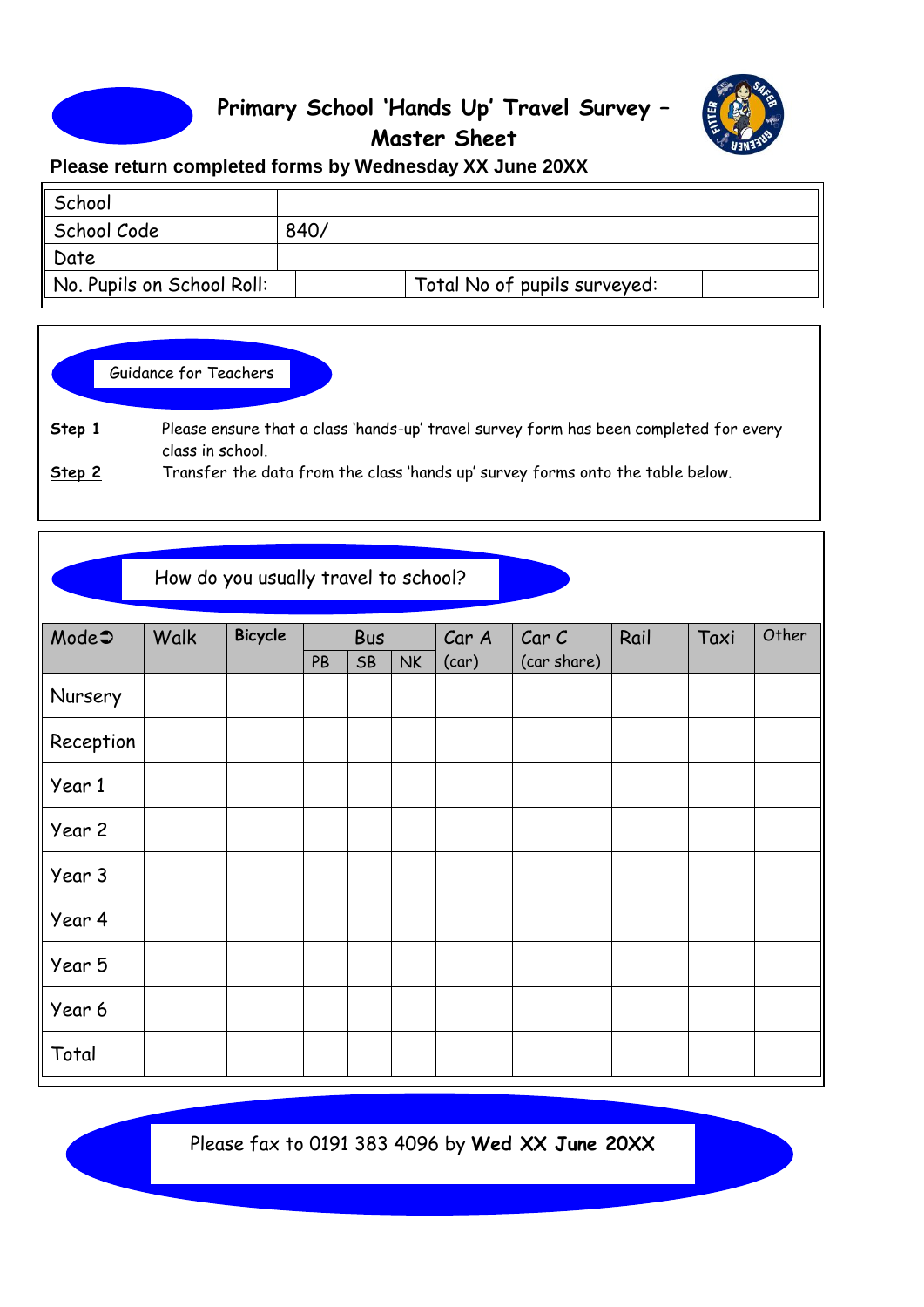



#### **Please return completed forms by Wednesday XX June 20XX**

| School                                 |      |                              |  |
|----------------------------------------|------|------------------------------|--|
| $\parallel$ School Code                | 840/ |                              |  |
| Date                                   |      |                              |  |
| $\parallel$ No. Pupils on School Roll: |      | Total No of pupils surveyed: |  |

Guidance for Teachers

**Step 1** Please ensure that a class 'hands-up' travel survey form has been completed for every class in school.

**Step 2** Transfer the data from the class 'hands up' survey forms onto the table below.

How do you usually travel to school?

| Mode    | <b>Walk</b> | <b>Bicycle</b> |    | <b>Bus</b> |           | Car A | CarC        | Rail | Taxi | Other |
|---------|-------------|----------------|----|------------|-----------|-------|-------------|------|------|-------|
|         |             |                | PB | SB         | <b>NK</b> | (car) | (car share) |      |      |       |
| Year 7  |             |                |    |            |           |       |             |      |      |       |
| Year 8  |             |                |    |            |           |       |             |      |      |       |
| Year 9  |             |                |    |            |           |       |             |      |      |       |
| Year 10 |             |                |    |            |           |       |             |      |      |       |
| Year 11 |             |                |    |            |           |       |             |      |      |       |
| Year 12 |             |                |    |            |           |       |             |      |      |       |
| Year 13 |             |                |    |            |           |       |             |      |      |       |
| Total   |             |                |    |            |           |       |             |      |      |       |

Please fax to 0191 383 4096 by **Wed XX June 20XX**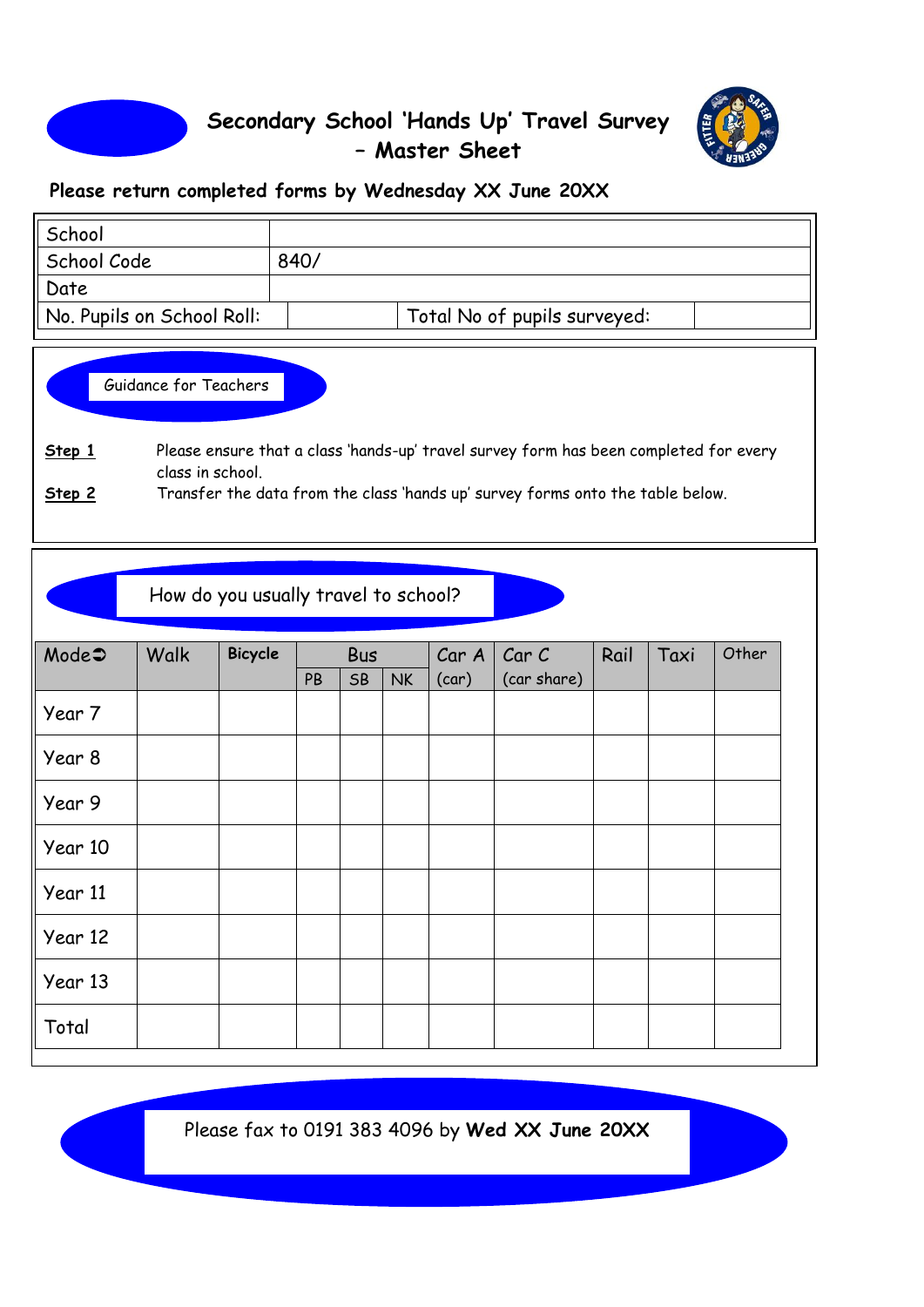# Hands-Up Survey for Walking Initiative

# **Class Progress Chart.** Class Name…………………………

Every day, morning and afternoon, complete a class hands -up survey to monitor the number of walkers. Complete the relevant part to the table. Transfer the data onto the School Master Chart at the end of each week.

### **Before Initiative**

|                             | Monday |    | Tuesday |    | Wednesday |    | Thursday |           | Friday |    |
|-----------------------------|--------|----|---------|----|-----------|----|----------|-----------|--------|----|
|                             | AM     | PM | AM      | PM | AM        | PM | AM       | <b>PM</b> | AM     | PM |
| Number<br>$ $ of<br>Walkers |        |    |         |    |           |    |          |           |        |    |

### **During Initiative**

|                          | Monday |           | Tuesday |    | Wednesday |           | Thursday |    | Friday |    |
|--------------------------|--------|-----------|---------|----|-----------|-----------|----------|----|--------|----|
|                          | AM     | <b>PM</b> | AM      | PM | AM        | <b>PM</b> | AM       | PM | AM     | PM |
| Number<br> of<br>Walkers |        |           |         |    |           |           |          |    |        |    |

### **After Initiative**

| PM<br>AM<br>PM<br>PM<br><b>PM</b><br>AM<br>AM<br>AM<br>AM | Friday |  |
|-----------------------------------------------------------|--------|--|
|                                                           | PM     |  |
| Number<br>$ $ of<br>Walkers                               |        |  |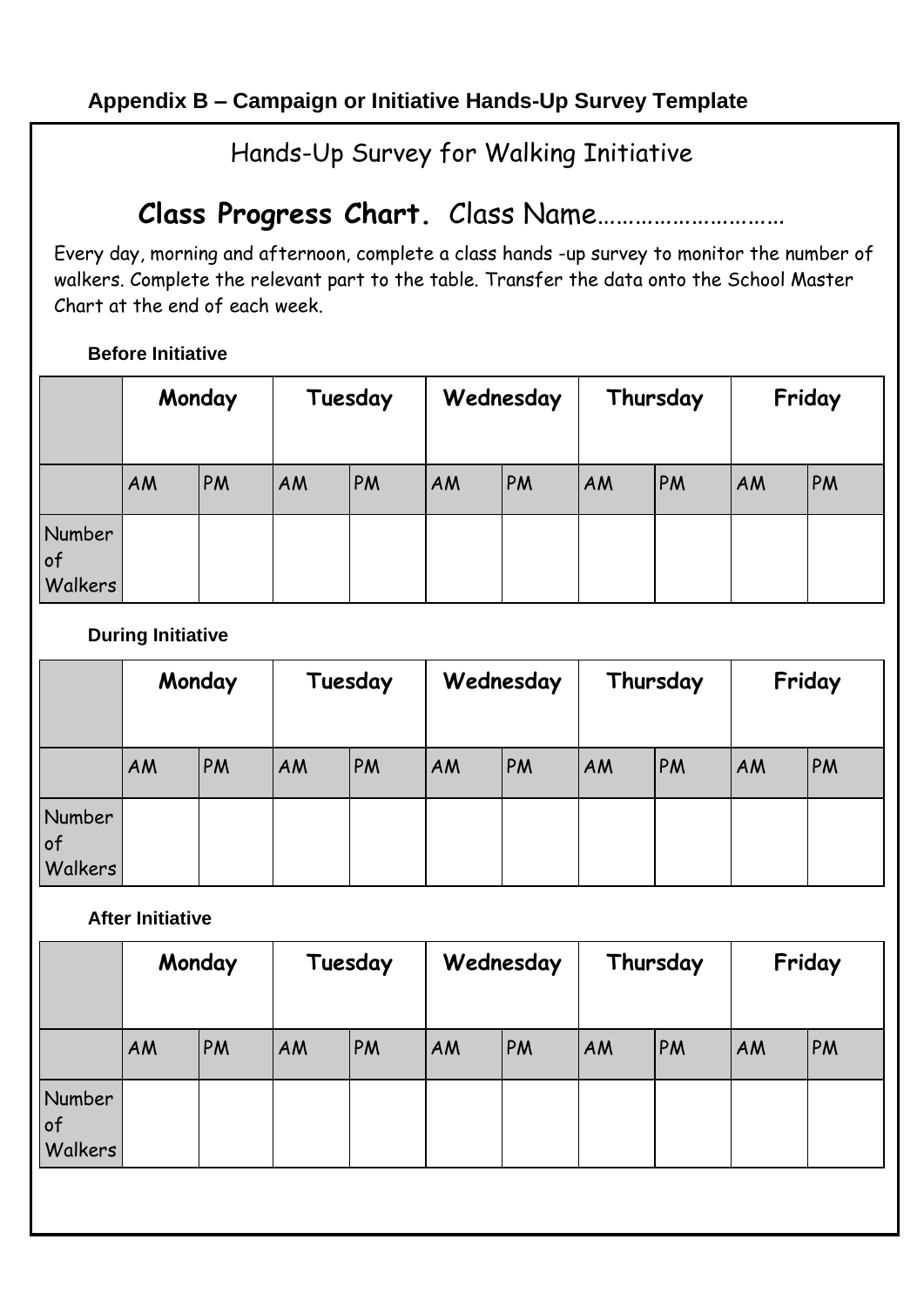# Hands-up Survey for Walking Initiative School Master Chart

At the end of each week, collect all the class hands-up Progress Charts and tally up all the data to show the total number of walkers for the whole school.

#### **Before initiative**

|                                  | Monday |           | Tuesday |    | Wednesday |    | Thursday |    | Friday |    |
|----------------------------------|--------|-----------|---------|----|-----------|----|----------|----|--------|----|
|                                  | AM     | <b>PM</b> | AM      | PM | AM        | PM | AM       | PM | AM     | PM |
| Total<br>Number<br>of<br>Walkers |        |           |         |    |           |    |          |    |        |    |

#### **During Initiative**

|                                      | Monday |           | Tuesday |           | Wednesday |    | Thursday |    | Friday |    |
|--------------------------------------|--------|-----------|---------|-----------|-----------|----|----------|----|--------|----|
|                                      | AM     | <b>PM</b> | AM      | <b>PM</b> | AM        | PM | AM       | PM | AM     | PM |
| Total<br>Number<br>$ $ of<br>Walkers |        |           |         |           |           |    |          |    |        |    |

#### **After Initiative**

|                                         | Monday |    |    | Tuesday |    | Wednesday |    | Thursday |    | Friday |  |
|-----------------------------------------|--------|----|----|---------|----|-----------|----|----------|----|--------|--|
|                                         | AM     | PM | AM | PM      | AM | PM        | AM | PM       | AM | PM     |  |
| Total<br>Number<br>$\circ$ f<br>Walkers |        |    |    |         |    |           |    |          |    |        |  |

Forward a copy of this document to the School Travel Plan Working Group for evaluation.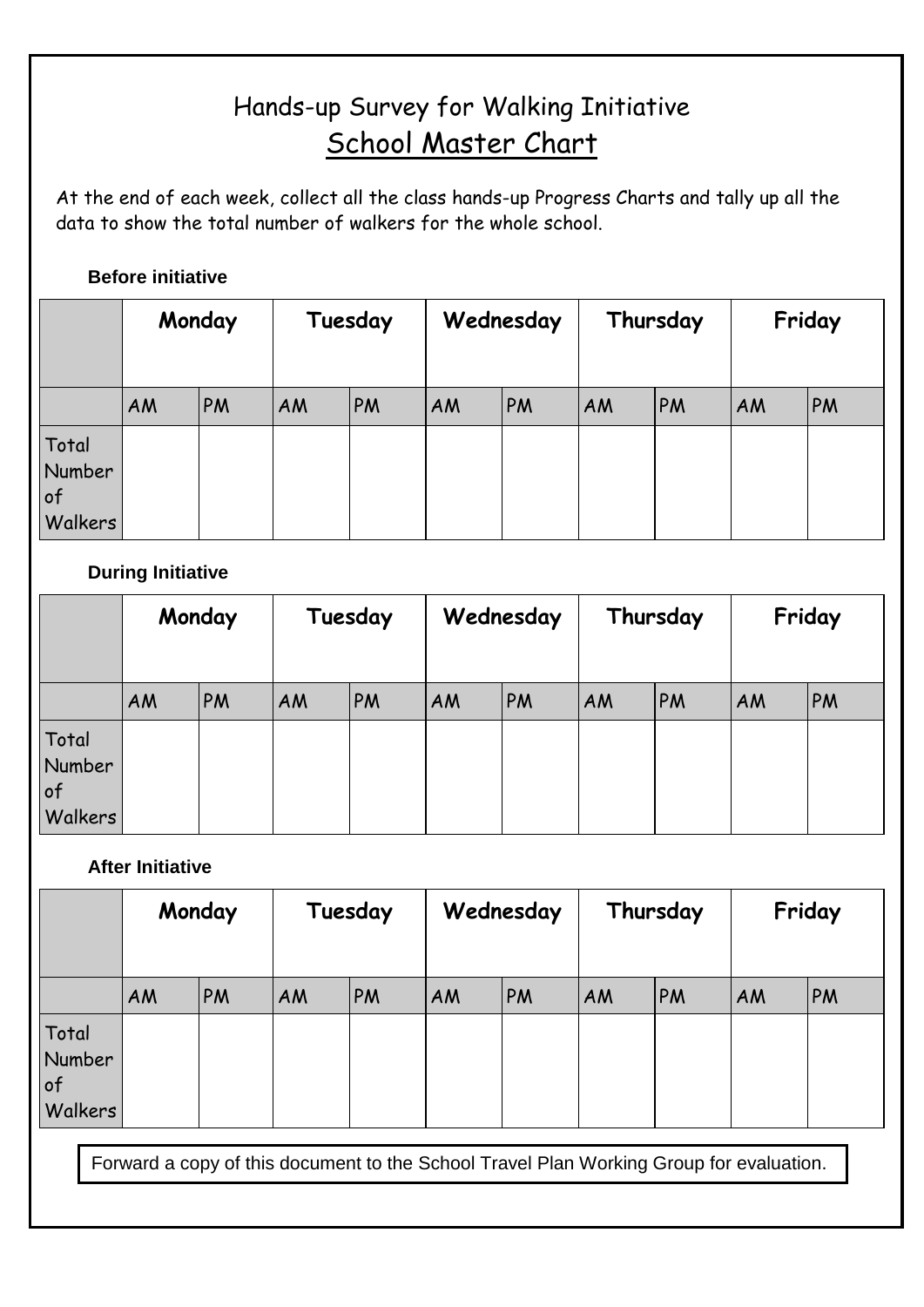## **Appendix C - KS2 Sample Pupil Questionnaire**

## **St. Anybody's School – KS2 Pupil Questionnaire**

Please answer the following questions by **ticking one box only** for each question.

| Q1. How do you normally travel<br>to school? | Q2. How do you normally travel<br>home from school? |  |  |
|----------------------------------------------|-----------------------------------------------------|--|--|
| Walk                                         | Walk                                                |  |  |
| Cycle                                        | Cycle                                               |  |  |
| Car                                          | Car                                                 |  |  |
| Taxi                                         | Taxi                                                |  |  |
| <b>Bus</b>                                   | <b>Bus</b>                                          |  |  |
| School bus                                   | School bus                                          |  |  |

| Q3. Who do you normally travel<br>to school with? | Q4. Who do you normally travel<br>home from school with? |
|---------------------------------------------------|----------------------------------------------------------|
| On your own                                       | On your own                                              |
| With friends                                      | With friends                                             |
| With a parent                                     | With a parent                                            |
| With a brother or sister                          | With a brother or sister                                 |
| With another adult                                | With another adult                                       |

|                                                       | Under 1 km            |  |
|-------------------------------------------------------|-----------------------|--|
| Q5. Approximately how far<br>from school do you live? | Between 1 km and 2 km |  |
|                                                       | More than 2 km        |  |
| Q6. What is your home<br>postcode?                    |                       |  |

| Q7. If you could choose, how<br>would you like to travel to<br>school? | Q8. If you could choose, how<br>would you like to travel home<br>from school? |
|------------------------------------------------------------------------|-------------------------------------------------------------------------------|
| Walk                                                                   | Walk                                                                          |
| Cycle                                                                  | Cycle                                                                         |
| Car                                                                    | Car                                                                           |
| Taxi                                                                   | Taxi                                                                          |
| <b>Bus</b>                                                             | <b>Bus</b>                                                                    |
| School bus                                                             | School bus                                                                    |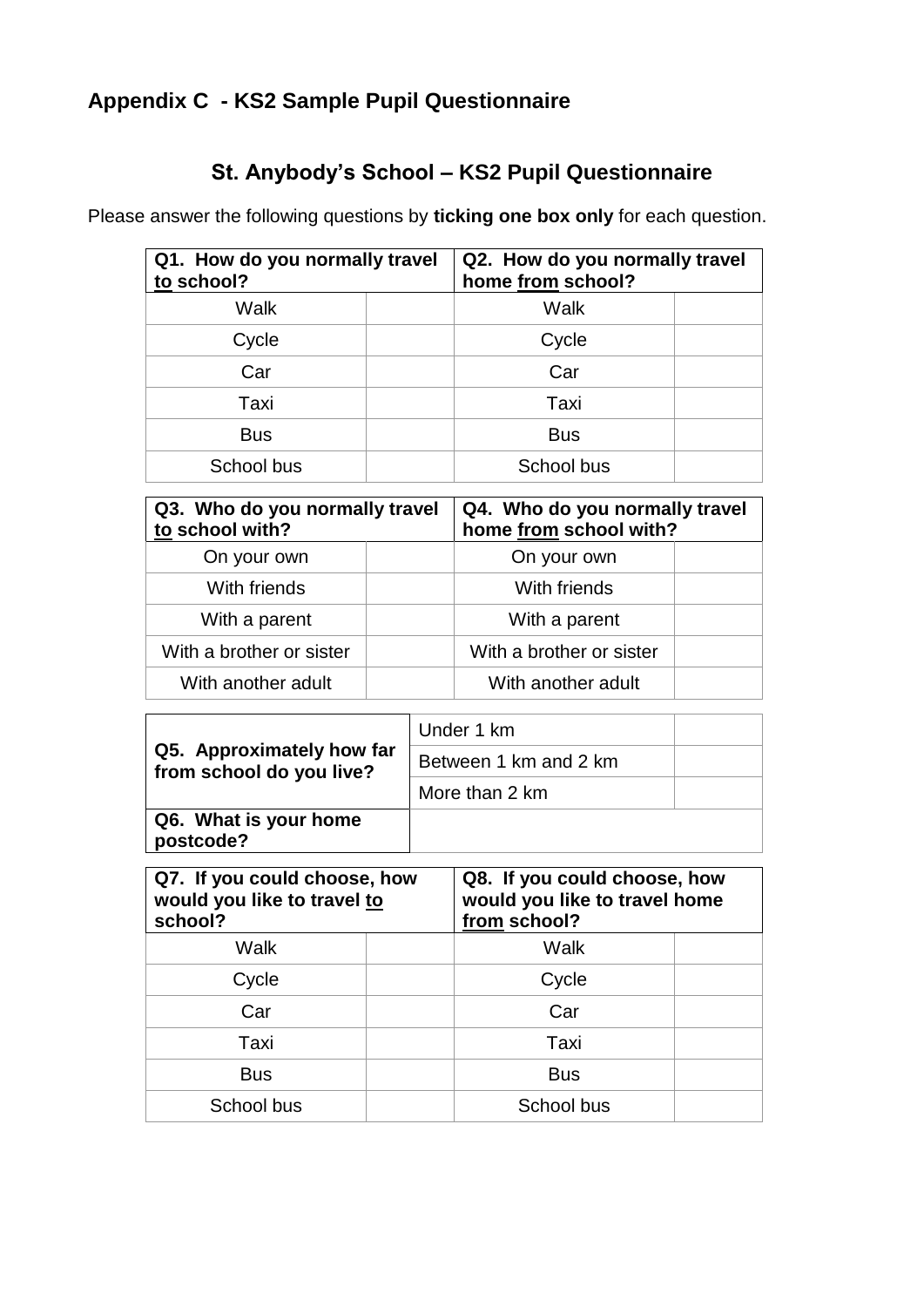## **Appendix C KS1 Sample Pupil Questionnaire**

## **St. Anybody's School – KS1 Pupil Questionnaire**

| Q1. How do you travel to<br>school? | Q2. How do you travel home<br>from school? |  |  |  |
|-------------------------------------|--------------------------------------------|--|--|--|
| Walk                                | Walk                                       |  |  |  |
| Cycle                               | Cycle                                      |  |  |  |
| Car                                 | Car                                        |  |  |  |
| Taxi                                | Taxi                                       |  |  |  |
| <b>Bus</b>                          | <b>Bus</b>                                 |  |  |  |
| School<br><b>BUS</b><br>bus         | <b>BUS</b><br>School<br>bus                |  |  |  |

**Please tick your answer.**

Tick the picture which shows how you would like to come to school.

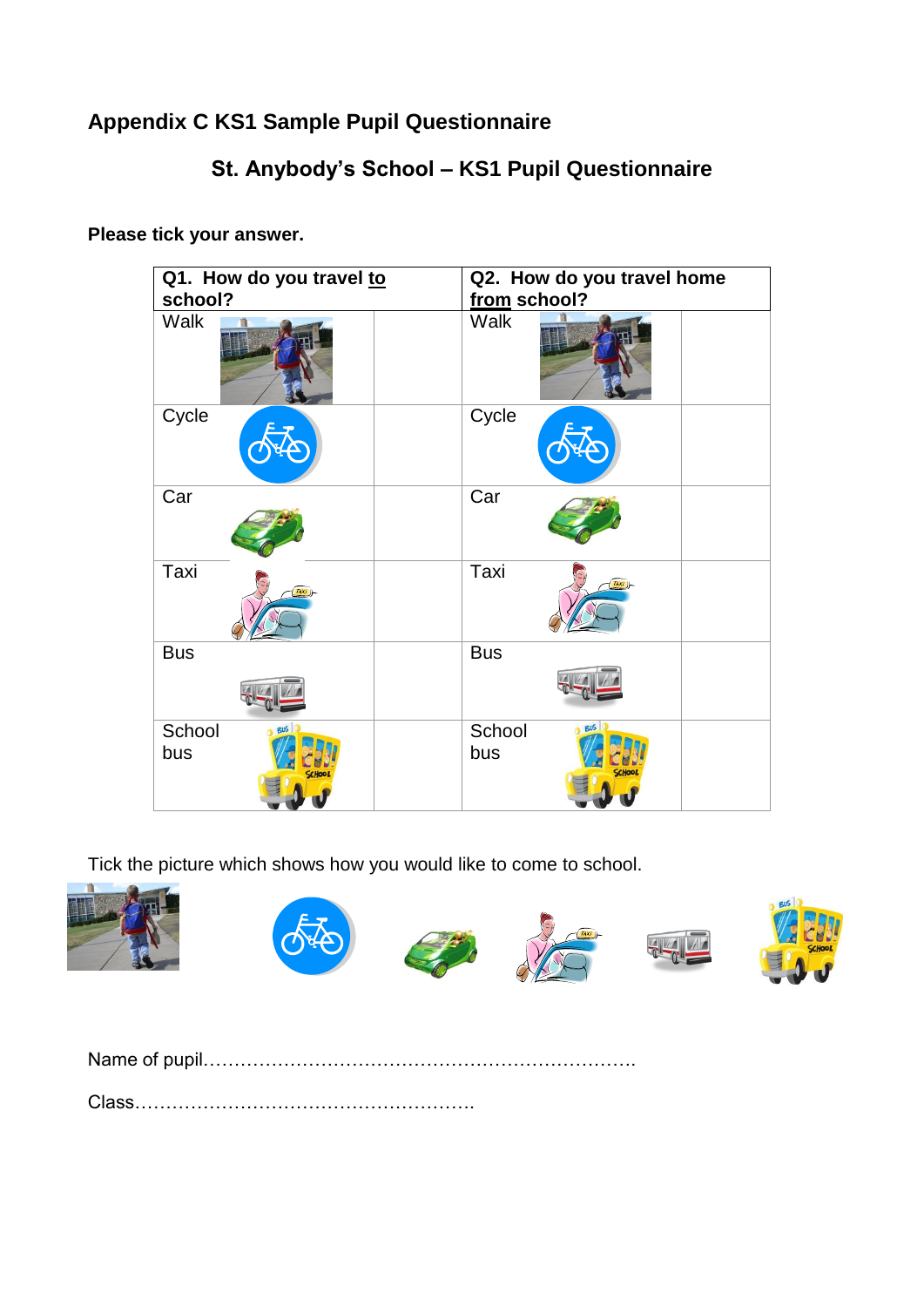# **Appendix C Foundation Stage Sample Pupil Questionnaire**

# **St. Anybody's School – Foundation Pupil Questionnaire**

| How do you travel to School every day? |      |     |     |       |      |       |  |
|----------------------------------------|------|-----|-----|-------|------|-------|--|
| Name                                   | walk | car | bus | cycle | taxi | other |  |
|                                        |      |     |     |       |      |       |  |
|                                        |      |     |     |       |      |       |  |
|                                        |      |     |     |       |      |       |  |
|                                        |      |     |     |       |      |       |  |
|                                        |      |     |     |       |      |       |  |
|                                        |      |     |     |       |      |       |  |
|                                        |      |     |     |       |      |       |  |
|                                        |      |     |     |       |      |       |  |
|                                        |      |     |     |       |      |       |  |
|                                        |      |     |     |       |      |       |  |
|                                        |      |     |     |       |      |       |  |
|                                        |      |     |     |       |      |       |  |
|                                        |      |     |     |       |      |       |  |
|                                        |      |     |     |       |      |       |  |
|                                        |      |     |     |       |      |       |  |
|                                        |      |     |     |       |      |       |  |
|                                        |      |     |     |       |      |       |  |
|                                        |      |     |     |       |      |       |  |
|                                        |      |     |     |       |      |       |  |
|                                        |      |     |     |       |      |       |  |
|                                        |      |     |     |       |      |       |  |
|                                        |      |     |     |       |      |       |  |
|                                        |      |     |     |       |      |       |  |
|                                        |      |     |     |       |      |       |  |
|                                        |      |     |     |       |      |       |  |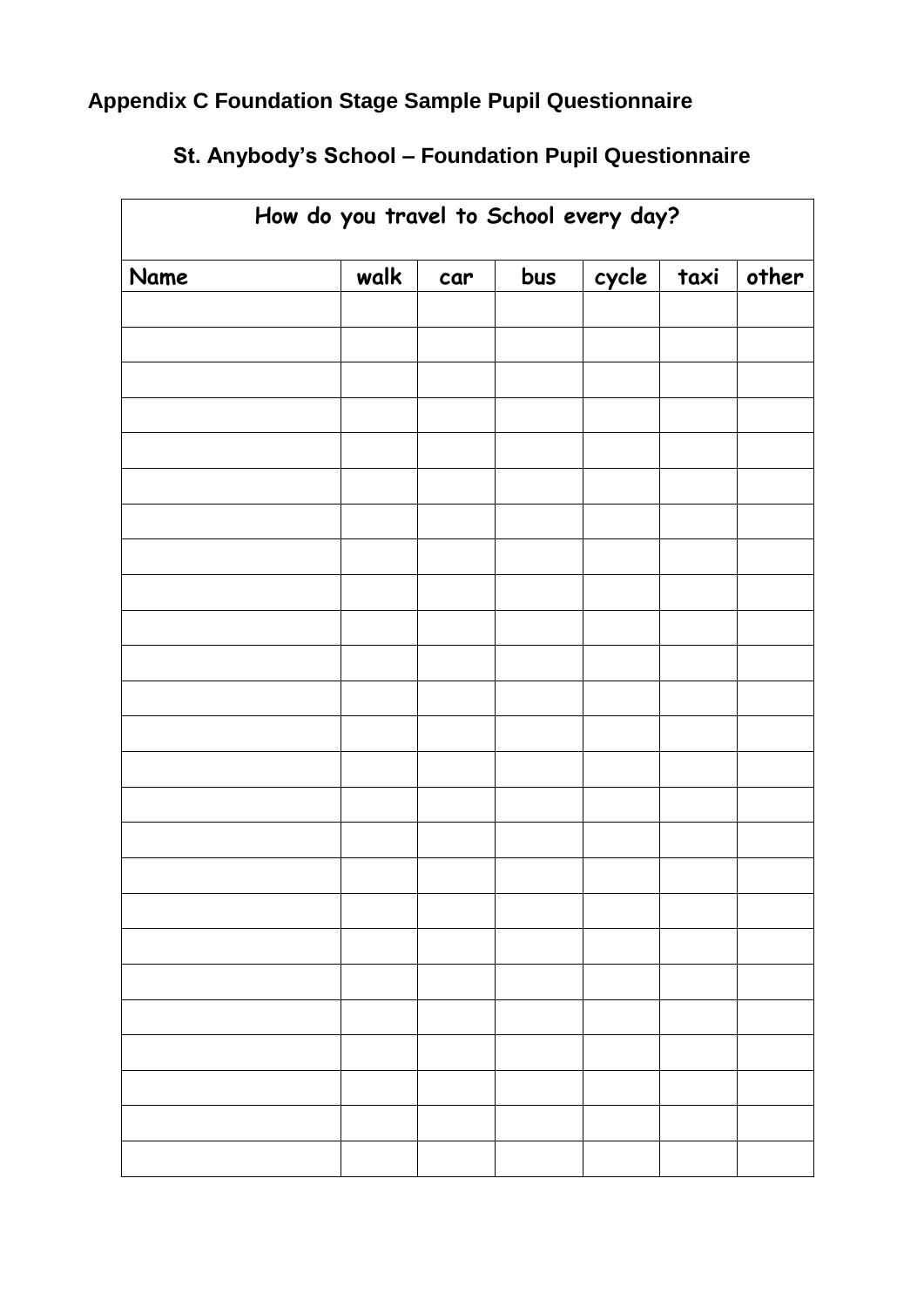| How would you like to travel to School every day? |      |     |     |            |       |
|---------------------------------------------------|------|-----|-----|------------|-------|
| Name                                              | walk | car | bus | cycle taxi | other |
|                                                   |      |     |     |            |       |
|                                                   |      |     |     |            |       |
|                                                   |      |     |     |            |       |
|                                                   |      |     |     |            |       |
|                                                   |      |     |     |            |       |
|                                                   |      |     |     |            |       |
|                                                   |      |     |     |            |       |
|                                                   |      |     |     |            |       |
|                                                   |      |     |     |            |       |
|                                                   |      |     |     |            |       |
|                                                   |      |     |     |            |       |
|                                                   |      |     |     |            |       |
|                                                   |      |     |     |            |       |
|                                                   |      |     |     |            |       |
|                                                   |      |     |     |            |       |
|                                                   |      |     |     |            |       |
|                                                   |      |     |     |            |       |
|                                                   |      |     |     |            |       |
|                                                   |      |     |     |            |       |
|                                                   |      |     |     |            |       |
|                                                   |      |     |     |            |       |
|                                                   |      |     |     |            |       |
|                                                   |      |     |     |            |       |
|                                                   |      |     |     |            |       |
|                                                   |      |     |     |            |       |
|                                                   |      |     |     |            |       |
|                                                   |      |     |     |            |       |
|                                                   |      |     |     |            |       |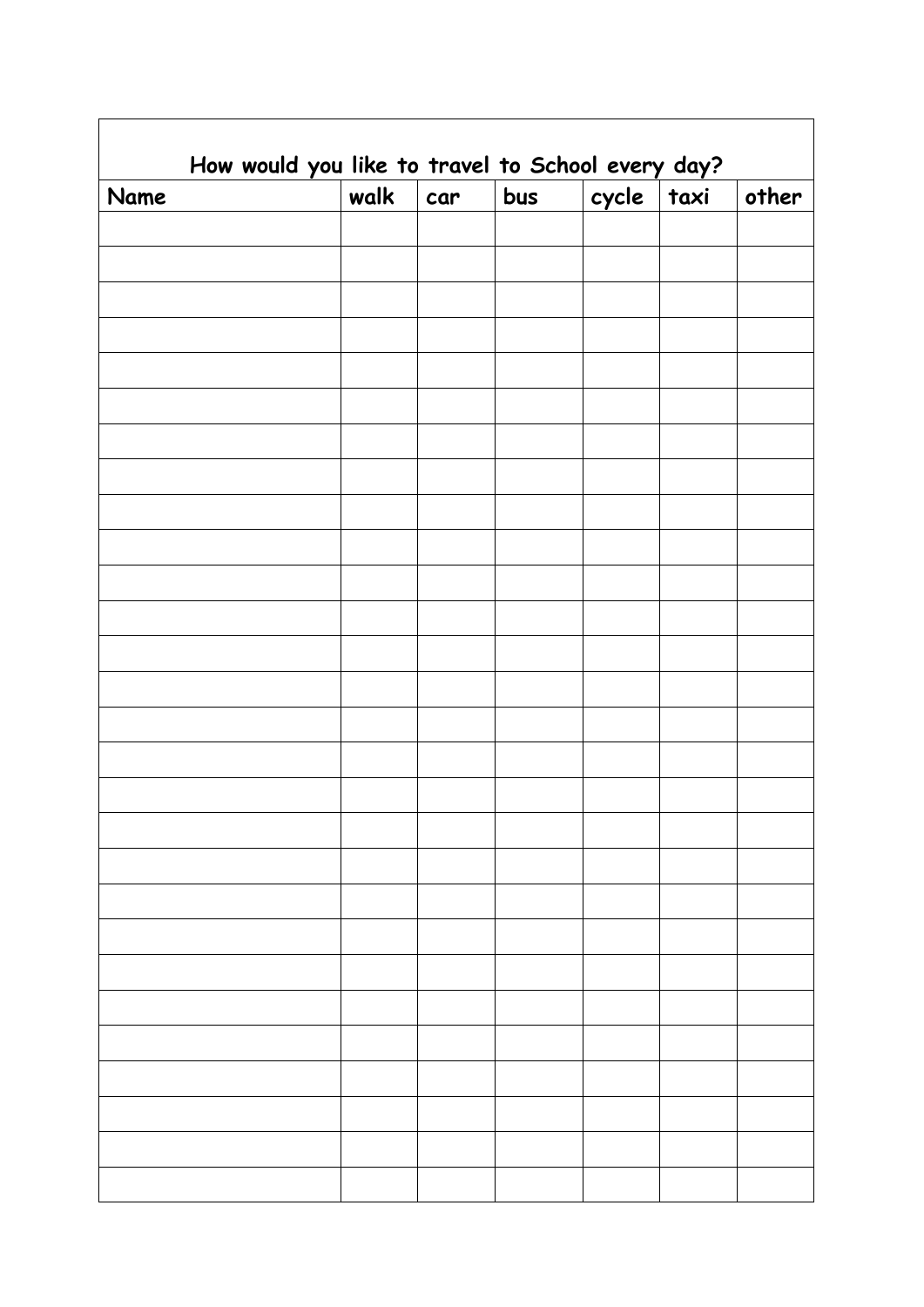## **Appendix D Sample Parent Questionnaire**

### **St. Anybody's School – Parent Questionnaire**

Please answer the following questions by **ticking one box only** for each question. We explain a little, over the page, why we need to have a Travel Plan and how you can influence what we do.

| Q1. How do your children<br>normally travel to school? | Q2. How do your children<br>normally travel home from school? |
|--------------------------------------------------------|---------------------------------------------------------------|
| Walk                                                   | Walk                                                          |
| Cycle                                                  | Cycle                                                         |
| Car                                                    | Car                                                           |
| Taxi                                                   | Taxi                                                          |
| <b>Bus</b>                                             | <b>Bus</b>                                                    |
| School bus                                             | School bus                                                    |

| Q3. Who do your children<br>normally travel to school with? | Q4. Who do your children<br>normally travel home from school<br>with? |
|-------------------------------------------------------------|-----------------------------------------------------------------------|
| On your own                                                 | On your own                                                           |
| With friends                                                | With friends                                                          |
| With a parent                                               | With a parent                                                         |
| With a brother or sister                                    | With a brother or sister                                              |
| With another adult                                          | With another adult                                                    |

**Q5. If your children are driven to school, what are the reasons? (tick all that apply)**

| Convenience        | Cost | Weather         |  |
|--------------------|------|-----------------|--|
| <b>Road Safety</b> |      | <b>Distance</b> |  |
| Other (state)      |      |                 |  |

| Q6. If your children are driven to school, where does the driver usually<br>go after dropping the children off? |  |      |  |           |  |
|-----------------------------------------------------------------------------------------------------------------|--|------|--|-----------|--|
| Straight<br>home                                                                                                |  | Work |  | Elsewhere |  |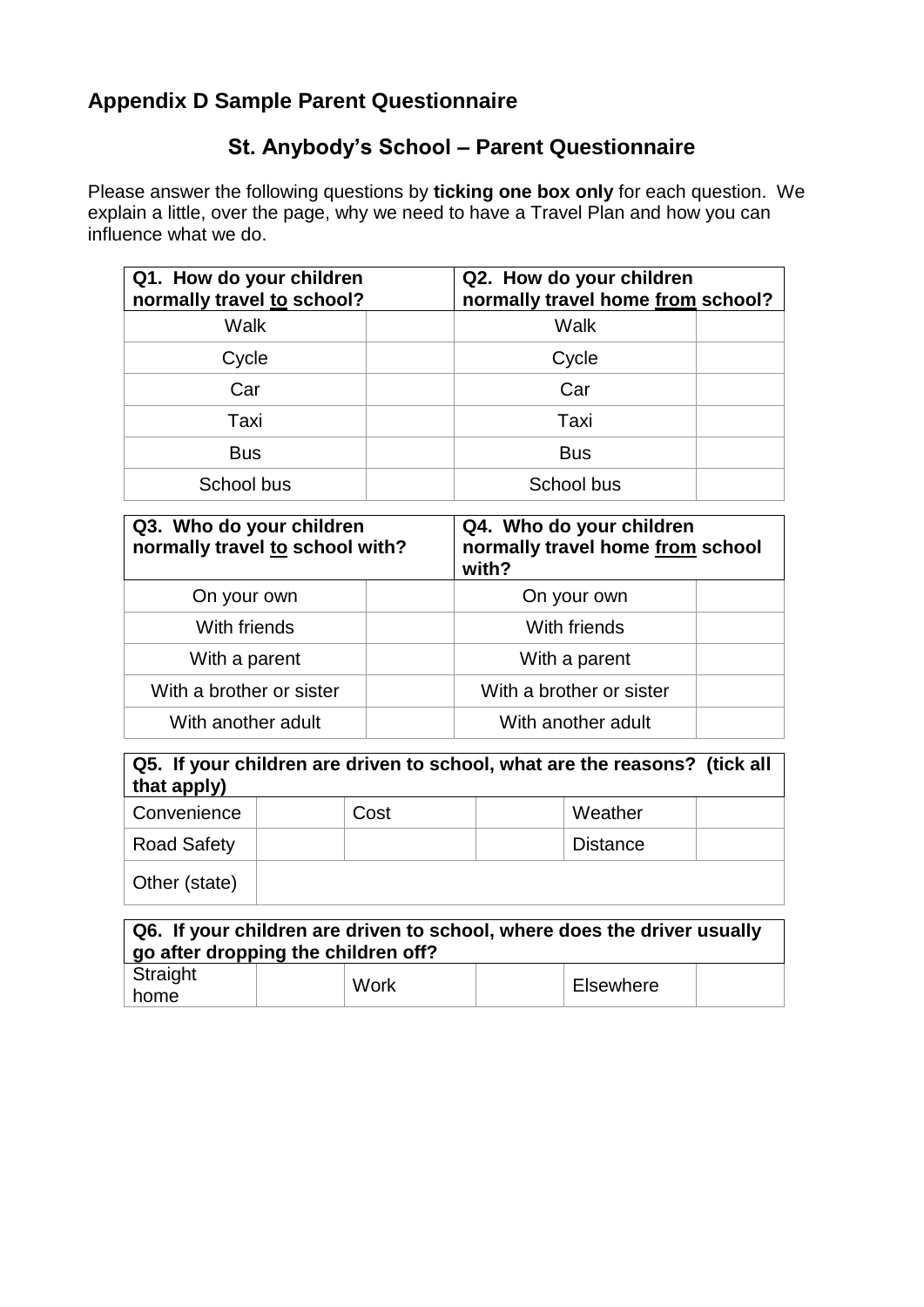### **St. Anybody's School – Parent Information**

We can only develop a successful School Travel Plan with your help. A Travel Plan is needed because (school to give some brief reasons here):

For our Travel Plan to be a success we need to involve as many parents as possible. That can be either by having an active role in developing the School Travel Plan or by taking part in the initiatives that will be introduced as part of the Plan.

We will be setting up a Working Group to produce and manage the School Travel Plan. **If you would like to be involved in this Group please fill in your details below.**

The Working Group will look at the issues associated with travel to and from St. Anybody's School and will consider the types to initiatives that we could introduce to resolve these. Other schools have introduced measures such as Park and Stride sites, Walking Buses or 5-Minute Walking Zones. What we do will be in your hands but we want to reduce congestion around the school gate and increase the activity that our pupils do. If we achieve this, it can only benefit the health of pupils and the environment around the school.

**Thank you for taking the time to complete the questionnaire and reading the above information. I hope that you will consider joining the Working Group and helping St. Anybody's School develop our School Travel Plan.**

Dr Samuel Johnson **Head Teacher**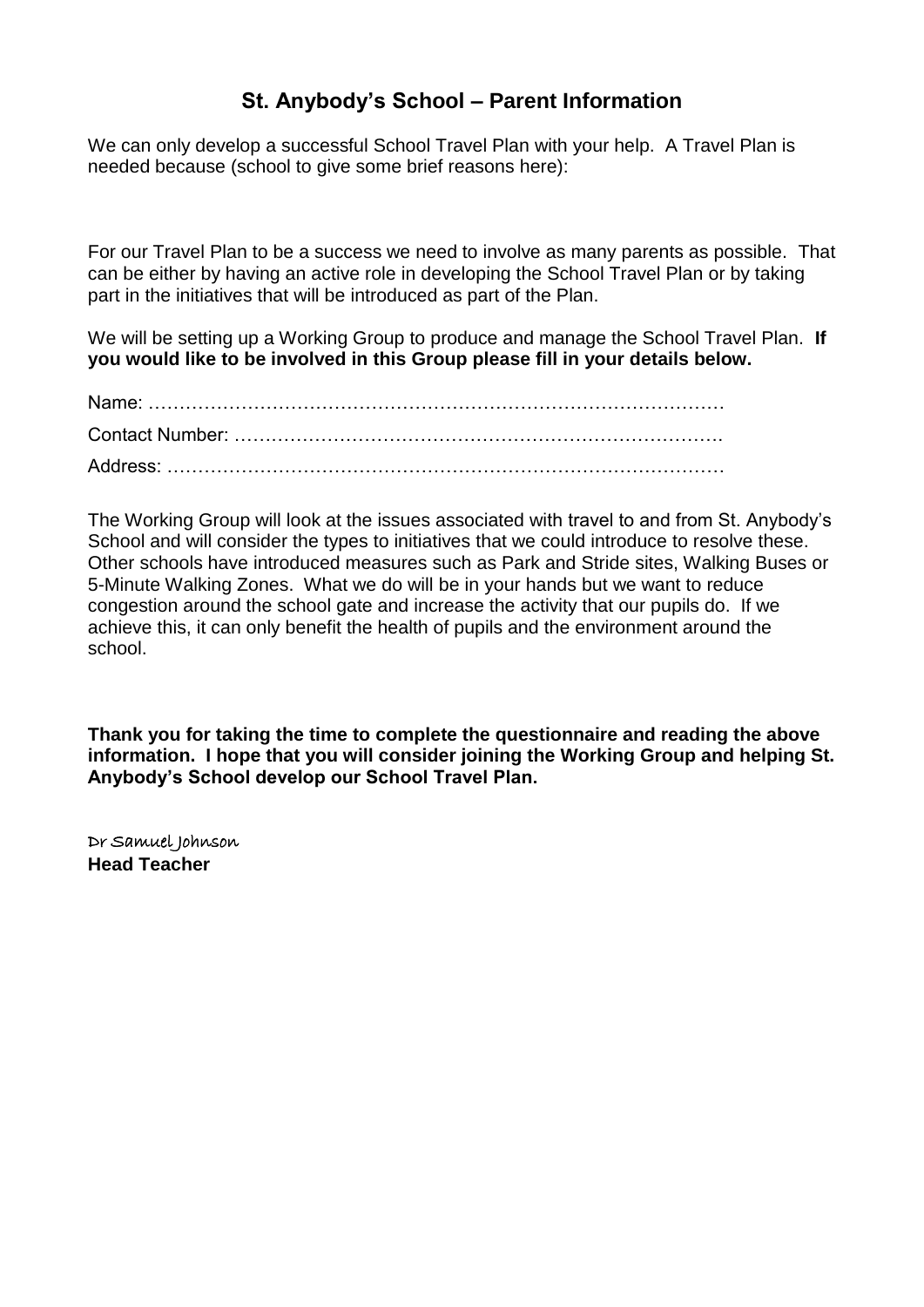## **Appendix E Sample Staff Questionnaire**

| <b>Name</b>                                                                                                         |                    | <b>Home Postcode</b>                                                        |                                      |                   |
|---------------------------------------------------------------------------------------------------------------------|--------------------|-----------------------------------------------------------------------------|--------------------------------------|-------------------|
| Which days of the week do you work? Please tick                                                                     |                    | Full time Monday to Friday $\Box$                                           |                                      |                   |
| If you work other than Monday to Friday please tick which days you work<br>Wednesday $\square$<br>Thursdav <b>□</b> | Friday $\square$   | Saturday $\square$                                                          | Monday $\square$<br>Sunday $\square$ | Tuesday $\square$ |
| Do you normally work<br>Standard working day $\square$<br>Other (Please specify) $\Box$                             | Mornings $\square$ | Afternoons□<br>(Please specify hours worked in normal working day e.g. 9-5) | Shifts $\square$                     |                   |

**How do you usually travel to and from work and, if possible, what would be your preferred transport method to and from work?** Please tick a single box, most common only. *If you have to travel whilst at work (to meetings etc) please also indicate how you travel between sites.* 

|                                      |                | Actual travel method | <b>Preferred travel method</b>                      |                  | Travel method at work |                  |
|--------------------------------------|----------------|----------------------|-----------------------------------------------------|------------------|-----------------------|------------------|
|                                      | <b>To Work</b> | <b>From Work</b>     | <b>To Work</b>                                      | <b>From Work</b> | <b>To Site</b>        | <b>From Site</b> |
| Walk                                 | $\Box$         |                      |                                                     | □                | □                     |                  |
| <b>Bicycle</b>                       |                |                      |                                                     |                  |                       |                  |
| Motorcycle                           | ப              |                      | □                                                   |                  | П                     |                  |
| <b>Bus</b>                           |                |                      |                                                     |                  |                       |                  |
| Train                                | □              |                      |                                                     |                  | П                     |                  |
| <b>Car Driver</b>                    |                |                      |                                                     |                  |                       |                  |
| Car Passenger                        | ❏              |                      |                                                     |                  |                       |                  |
| Taxi                                 |                |                      |                                                     |                  |                       |                  |
| Other                                |                |                      |                                                     |                  |                       |                  |
| What distance do you travel to work? |                |                      | How long does it take you to get to work from home? |                  |                       |                  |
|                                      | Under 1 mile   |                      |                                                     | Under 15 minutes |                       |                  |
|                                      | 1-3 miles      |                      |                                                     | 15-30 minutes    |                       |                  |
|                                      | 4-6 miles      |                      |                                                     | 31-60 minutes    |                       |                  |
|                                      | 7-10 miles     |                      |                                                     | 61-90 minutes    |                       |                  |
|                                      | 11-20 miles    |                      |                                                     | $91 +$ minutes   |                       |                  |
|                                      | 21-30 miles    |                      |                                                     |                  |                       |                  |
|                                      | 31-40 miles    |                      |                                                     |                  |                       |                  |
|                                      | $41+$ miles    |                      |                                                     |                  |                       |                  |

#### **Would any of the following help you consider changing your travel habits?** Yes  $\Box$  No  $\Box$

*If yes, please tick the appropriate boxes on the following lists and if you have any additional thoughts please write them in the comments box below. (you may want to amend in accordance to your school)*

| <b>Buses / trains</b><br>Buses running more often<br>Trains running more often<br>Interest free season ticket loan<br>Cheaper fares<br>Help with planning a journey | ◻<br>❏<br>◻<br>❏<br>◻ | Cycling<br>Shower facilities at work<br>Secure cycle racks at work<br>Locker facilities<br>Pool bicycle<br>Interest free cycle loans |           | □<br>□<br>□<br>П |
|---------------------------------------------------------------------------------------------------------------------------------------------------------------------|-----------------------|--------------------------------------------------------------------------------------------------------------------------------------|-----------|------------------|
| Walking<br>Personal alarm<br>Locker facilities<br>Help with planning a journey<br>Access to home working technology                                                 | ◻<br>◻<br>◻<br>□<br>◻ | Other<br>Working from home<br>Condensed working week<br>lift share scheme<br>Direct to site working<br>Pool car                      |           | n<br>П           |
| <b>Car Sharing</b><br>Help to find a car share partner<br>Free lift home in an emergency                                                                            | ❏<br>□                |                                                                                                                                      |           |                  |
| Would you be willing to take part in a School Travel Plan Working Group Meetings?                                                                                   |                       |                                                                                                                                      | Yes<br>No |                  |

**Please write any additional comments in this box.**